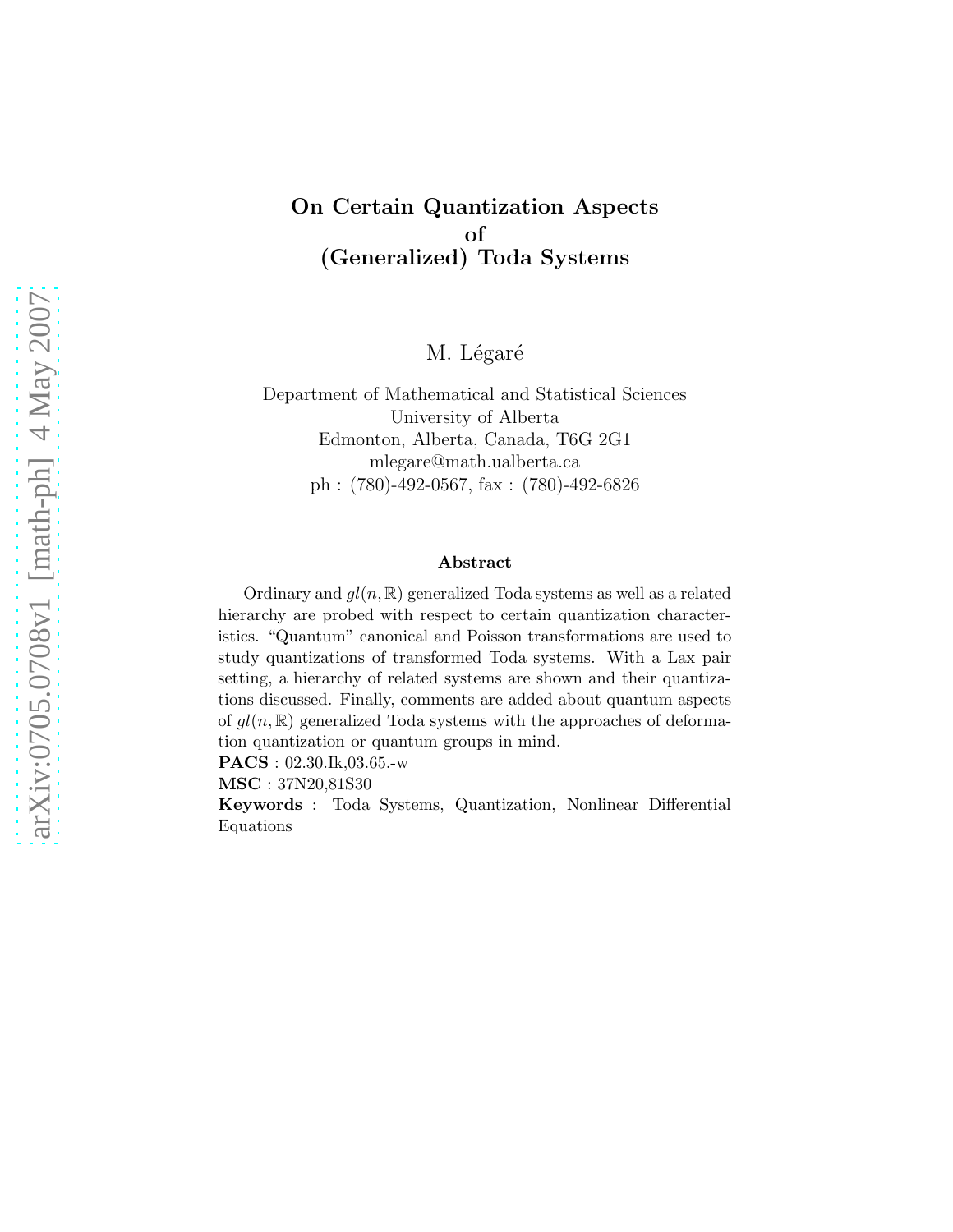## Introduction

In this short communication, certain quantization aspects and properties of some (ordinary, i.e. classical finite) open Toda as well as  $gl(n, \mathbb{R})$  generalized Toda models are considered. (Ordinary) open Toda lattice systems have been studied with different approaches to quantization in various articles already (see for instance [\[1,](#page-13-0) [2,](#page-13-1) [3\]](#page-14-0) and references therein) to derive for example Schrödinger equations and eigenfunctions. In this article, two main directions have been followed. First, the use of "quantum" canonical transformations  $[4, 5]$  $[4, 5]$  in toy model generalizations of the  $A_1$  Toda systems and in the  $A_2$  Toda model has been made. Most results on equivalent quantizations that have been obtained here would be extendable to  $A_{N-1}$ ,  $N > 3$  Toda systems as well. They include the introduction and some aspects of "quantum" Poisson transformations, which can be seen as extensions of canonical ones.

Then a related  $A_2$  Toda hierarchy is defined and its quantization (along certain preliminary steps of the canonical, geometric, and deformation approaches, see [\[6\]](#page-14-3)) has been probed along the lines developed in the previous section (that is, using quantum canonical and Poisson transformations). Here too, such a hierarchy could be extended to larger  $A_{N-1}$  cases, but further steps in its quantization would have to be investigated further and seem more difficult to carry out.

In view of these results, discussions and comments have been presented for the quantization of  $gl(n, \mathbb{R})$  generalized Toda systems. After a Hamiltonian formulation of  $gl(n, \mathbb{R})$  generalized Toda systems, discussions of two possible quantization approaches are carried out as a second direction : deformation quantization  $[6, 7, 8]$  $[6, 7, 8]$  $[6, 7, 8]$  and quantum groups  $[7, 9, 10, 11]$  $[7, 9, 10, 11]$  $[7, 9, 10, 11]$  $[7, 9, 10, 11]$ . Some details are provided on the deformation quantization approach, which would appear more realizable. The construction of a ∗ - product is described, given the linear Poisson brackets associated with the Hamiltonian structure of such  $gl(n, \mathbb{R})$  systems. The use of quantum groups is also mentioned and some comments to produce an explicit ∗ - product in this context are shortly recalled.

## Generalized  $A_1$  Toda (Toy) Models

The  $A_1$  (also called  $N = 2$  open or nonperiodic) Toda ([\[12,](#page-14-9) [13,](#page-14-10) [14,](#page-14-11) [15\]](#page-14-12)) system has the following Hamiltonian  $(H)$  in the center of mass system :

<span id="page-1-0"></span>
$$
H(P,Q) = \frac{P^2 + e^{2Q}}{2},\tag{1}
$$

with  $\omega_{(P,Q)} = dP \wedge dQ$ .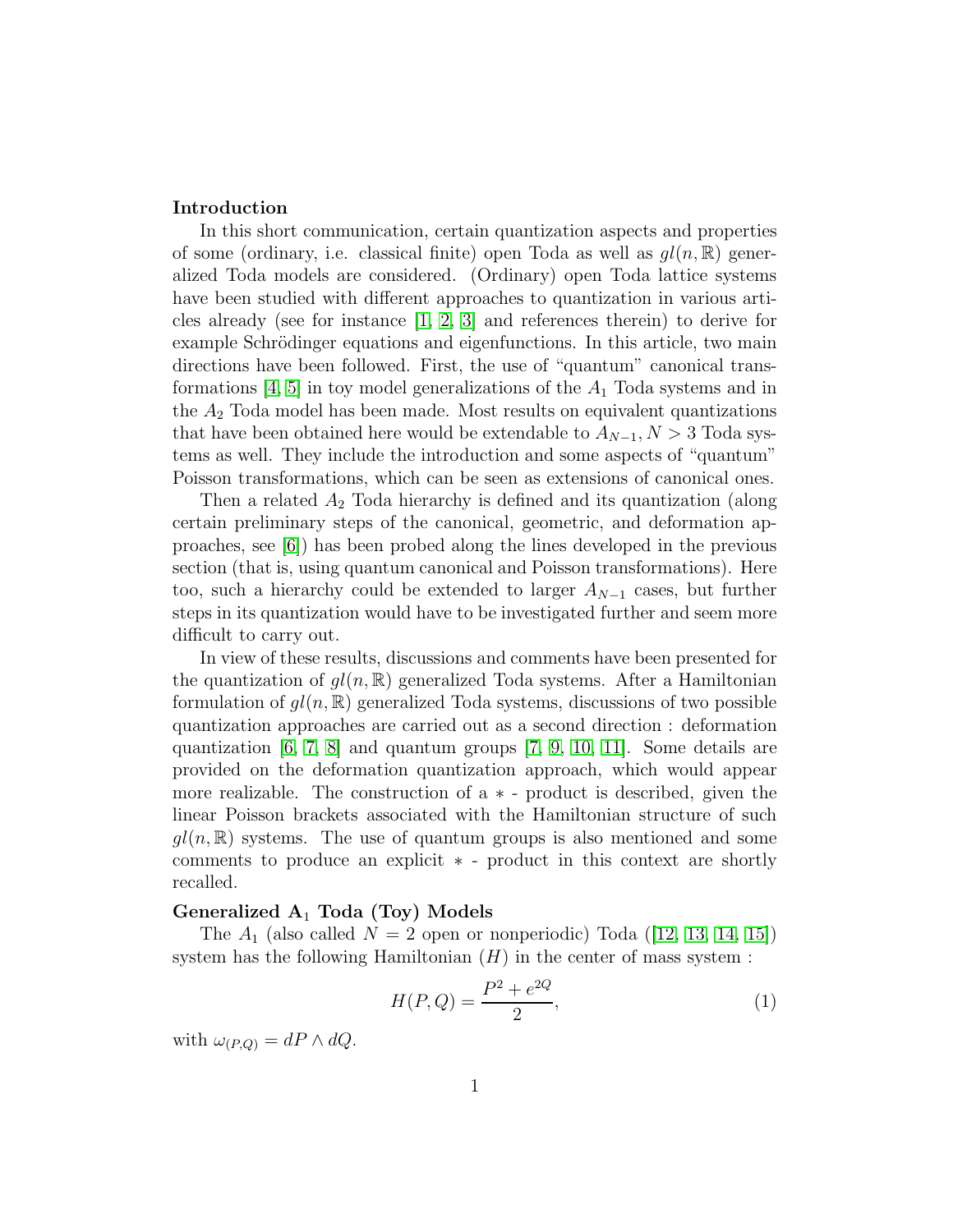The dynamical equation for Q can also be written in terms of a variable  $\tilde{q}$ , using the transformation :  $\tilde{q} = e^Q$ , with :

<span id="page-2-0"></span>
$$
H(\tilde{p}, \tilde{q}) = \frac{\tilde{p}^2 + \tilde{q}^2}{2} \tag{2}
$$

and the symplectic form :  $\omega_{(\tilde{p},\tilde{q})} =$  $d\tilde{p}\wedge d\tilde{q}$  $\tilde{q}$  $, \tilde{q} \neq 0.$ 

A generating function of the type [\[16\]](#page-14-13)  $F_2(q, P, t) = P \ln(q)$ , would canonically transform the Hamiltonian [\(1\)](#page-1-0) into the following expression :

<span id="page-2-2"></span>
$$
H(p,q) = \frac{p^2q^2 + q^2}{2} \tag{3}
$$

where  $Q = \ln(q)$  and  $P = pq$ . The same dynamical equations are derived again with  $\omega_{(p,q)} = dp \wedge dq$  (see [\[17\]](#page-14-14)).

A quantization of the canonical type [\[6,](#page-14-3) [18\]](#page-14-15), called "standard" in what follows, of system [\(1\)](#page-1-0) involves :  $[\hat{P}, \hat{Q}] = -i$ ,  $\hat{P} = -i \frac{d}{dQ}, \hat{Q} = Q$ , and brings the following stationary Schrödinger equation (setting  $\hbar = 1$  in this article) :

<span id="page-2-1"></span>
$$
\frac{1}{2}\left[-\frac{d^2}{dQ^2} + e^{2Q}\right]\Psi(Q) = E\Psi(Q),\tag{4}
$$

with energy  $E$ , for which solutions can for example be found in terms of Bessel functions, given finite conditions at  $\pm \infty$  on  $\Psi$  (see [\[2\]](#page-13-1)).

However, a quantization through the Hamiltonian description [\(2\)](#page-2-0) using  $\omega_{(\tilde{p},\tilde{q})}$  along with the following quantization conditions and realization for the operators  $\hat{\tilde{p}}, \hat{\tilde{q}}$  :  $[\hat{\tilde{p}}, \hat{\tilde{q}}] = -i\hat{\tilde{q}}, \hat{\tilde{p}} = -i\tilde{q}\frac{d}{dt}$  $d\tilde{q}$  $,\hat{\tilde{q}} = \tilde{q}$ , brings an equivalent stationary Schrödinger equation via the transformation :  $\tilde{q} = e^{Q}$ , on equation [\(4\)](#page-2-1). The conditions imposed on  $\psi(\tilde{q})$  would have to agree with those imposed on  $\Psi(Q)$ . (See for instance [\[19\]](#page-14-16) for different symplectic settings in certain problems.)

The third Hamiltonian description [\(3\)](#page-2-2) leaves a Hamiltonian in terms of the variables  $p$  and  $q$ . Since it has been obtained via a canonical transformation, it would lead to standard commutation relations and representation for  $\hat{p}$  and  $\hat{q}$  ([ $\hat{p}, \hat{q}$ ] =  $-i$ ,  $\hat{p}$  =  $-i$ d  $\frac{d}{dq}$ ,  $\hat{q} = q$ ). An ordering could be necessary and could lead to different quantizations.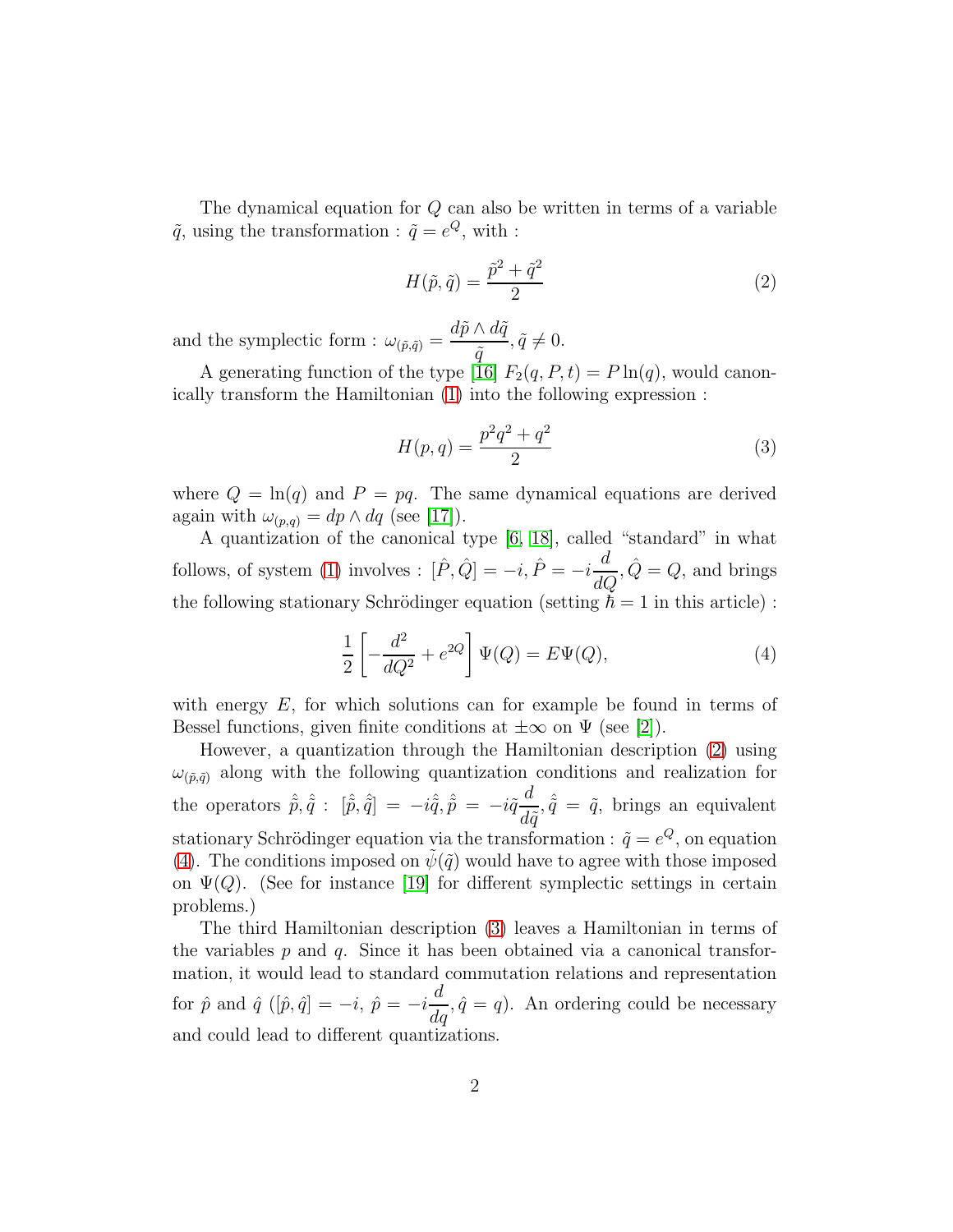From the Hamiltonian operator :  $\hat{H} = \frac{1}{2}$ 2  $(\hat{q}\hat{p}\hat{q}\hat{p} + \hat{q}^2)$ , defined through the (quantum canonical (see [\[4,](#page-14-1) [5\]](#page-14-2))) transformation :  $C_r \hat{P} C_r^{-1} = \hat{q}\hat{p}$ , where one notes a right- $\hat{p}$  position, a right- $\hat{p}$  ordering for  $\hat{H}$  leads to :  $\hat{H} = \frac{1}{2}$ 2  $(\hat{q}^2 \hat{p}^2 - )$  $i\hat{q}\hat{p} + \hat{q}^2$ , and the corresponding stationary Schrödinger equation :

<span id="page-3-0"></span>
$$
-q^2 d_q^2 \psi_r - q d_q \psi_r + q^2 \psi_r = 2E_r \psi_r \tag{5}
$$

where  $\psi_r(q)$  stands for the wave function and  $E_r$ , for the energy. The equation  $(5)$  is equivalent to the stationary Schrödinger equation  $(4)$  with the transformation  $q = e^{Q}$ . As expected, a left- $\hat{p}$  ordered  $\hat{H}$  above brings the same Schrödinger equation [\(4\)](#page-2-1) using  $q = e^Q$  again. It is mentioned that either a right- $\hat{p}$  or left- $\hat{p}$  ordering on the Hamiltonian operator :  $\hat{H} = \frac{1}{2}$ 2  $(\hat{p}\hat{q}\hat{p}\hat{q} + \hat{q}^2),$ the latter being derived with a left- $\hat{p}$  ordered (quantum canonical) transformation :  $C_l \hat{P} C_l^{-1} = \hat{p}\hat{q}$ , leads to a different stationary Schrödinger equation  $(q = e^Q)$ . Also, a Weyl (or symmetric) ordering ([\[6,](#page-14-3) [20,](#page-15-0) [21\]](#page-15-1)) will be associated with same boundary conditions with the following Hamiltonian :

$$
\hat{H} = \frac{1}{8} \left[ \hat{q}^2 \hat{p}^2 + 2\hat{p}\hat{q}^2 \hat{p} + \hat{p}^2 \hat{q}^2 \right] + \frac{1}{2} \hat{q}^2 \tag{6}
$$

The corresponding stationary Schrödinger equation can be seen as the (average) sum of the stationary Schrödinger equations derived from the  $C_r \tilde{P} C_r^{-1}$ and  $C_l \hat{P} C_l^{-1}$  (quantum canonical) transformations. The previous  $C_r$  and  $C_l$ transformations led to transformations labelled as quantum canonical trans-formations ([\[4,](#page-14-1) [5\]](#page-14-2)) and preserve the commutation relations :  $[\hat{P}, \hat{Q}] = -i$ ,  $[\hat{p}, \hat{q}] = -i$ , other fundamental brackets vanishing. It is known that no rule can in general be drawn for a correspondence between classical and quantum canonical transformations ([\[4,](#page-14-1) [5\]](#page-14-2)).

Differently, the equation of motion, or dynamical equation, for  $q(t)$  in the above system with H equation [\(3\)](#page-2-2) can be obtained via the Lax pair  $[22]$ :

<span id="page-3-1"></span>
$$
L = \begin{bmatrix} p(t) & q(t) \\ q(t) & -p(t) \end{bmatrix}, \quad M = \frac{1}{2} \begin{bmatrix} 0 & -q(t) \\ q(t) & 0 \end{bmatrix}, \tag{7}
$$

with the Lax equation :

$$
\frac{dL}{dt} = [L, M] \tag{8}
$$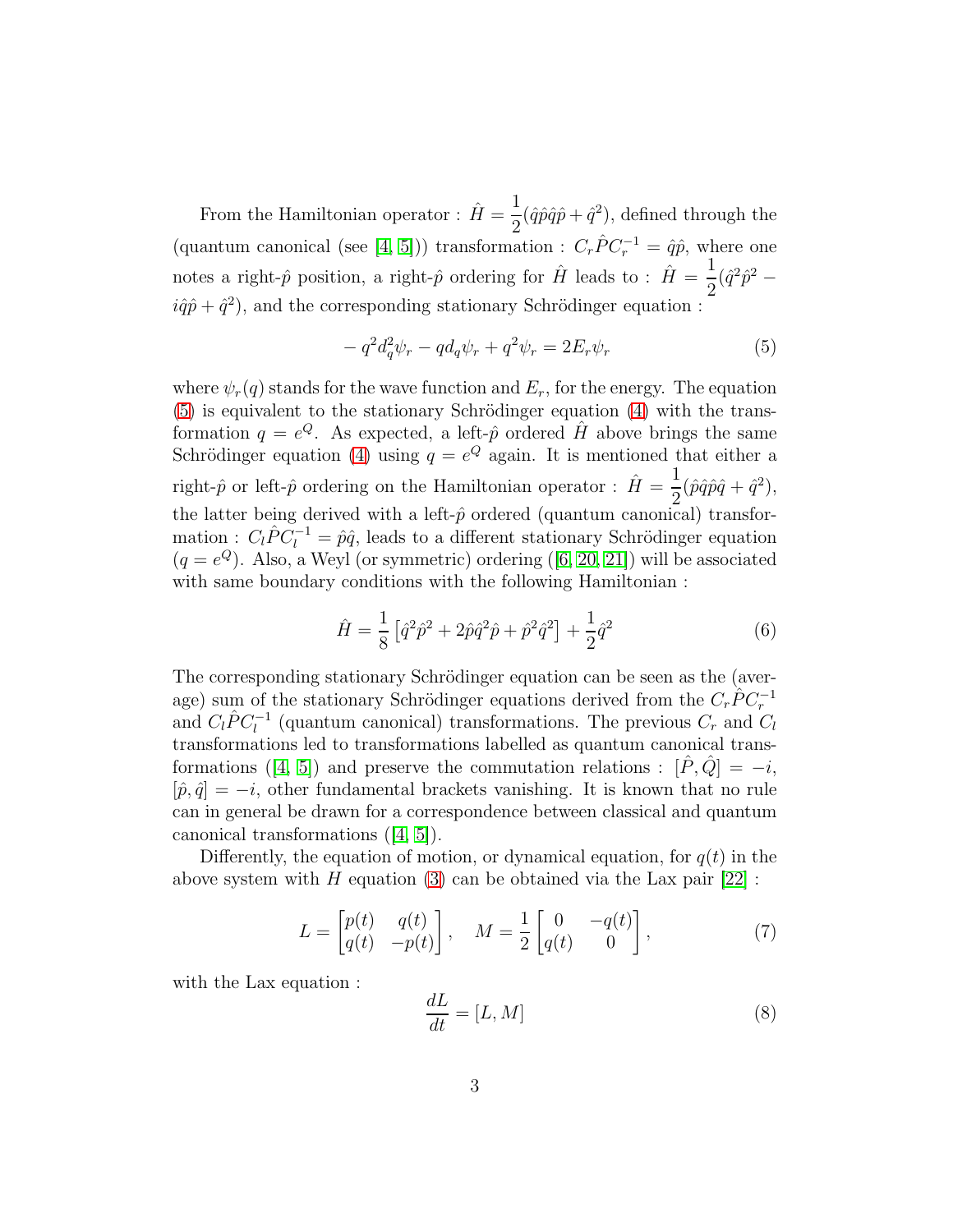A toy generalization of such systems can be written, using the previous Lax matrix with a more general auxiliary  $M$  to form the following Lax pair  $|17|$  :

$$
L = \begin{bmatrix} p & q \\ q & -p \end{bmatrix}, \quad M = \frac{1}{2} \begin{bmatrix} 0 & -q^n \\ q^n & 0 \end{bmatrix}, \tag{9}
$$

with the Lax equation  $\frac{dL}{dt} = [L, M]$ , where *n* is any integer.

Two Hamiltonians descriptions of the corresponding dynamical equations for the Lax systems [\(7\)](#page-3-1) have the form :

<span id="page-4-0"></span>(a) 
$$
H = \frac{1}{2}(p^2q^{2n} + q^2)
$$
, with  $\omega = dp \wedge dq$   
\n(b)  $\tilde{H} = \frac{1}{2}(\tilde{p}^2 + \tilde{q}^2)$ , with  $\tilde{\omega} = \frac{d\tilde{p} \wedge d\tilde{q}}{\tilde{q}^n}$  (10)

One notes that the above Lax equations can be obtained from the oscillator Lax set  $(n = 0)$  by introducing a factor  $q^n$  between the Poisson brackets, since  $\{H, L\}_{\omega} \propto [L, M]$ . A quantization could proceed with either (nonvanishing fundamental commutation relations shown only) (a) standard  $[\hat{p}, \hat{q}] = -i, \hat{p} = -i$  $\frac{d}{dq}$ ,  $\hat{q} = q$ , or (b)  $[\hat{\hat{p}}, \hat{\hat{q}}] = -i(\hat{\hat{q}})^n$ ,  $\hat{\hat{p}} = -i\tilde{q}^n \frac{d}{dq}$ ,  $\hat{\hat{q}} = \tilde{q}$ , leading to the following stationary Schrödinger equation (in either  $q$  or  $\tilde{q}$  variable) :

<span id="page-4-1"></span>
$$
\frac{1}{2} \left[ -iq^n \frac{d}{dq} \left( -iq^n \frac{d}{dq} \right) + q^2 \right] \psi(q) = \epsilon \psi(q) \tag{11}
$$

where for the Hamiltonian formulation (a) above, the (quantum) Hamiltonian is given by :  $\hat{H} = \frac{1}{2}$ 2  $(\hat{q}^n \hat{p} \hat{q}^n \hat{p} + \hat{q}^2)$ . In analogy with quantum canonical transformations, an interpretation of the relation between the quantum relations associated to the phase spaces in the formulations (a) and (b) in equation [\(10\)](#page-4-0), which classically is realized as a Poisson map, could be called quantum Poisson map (or transformation). Similarly to quantum canonical transformations, such transformations can be defined independently from a Hilbert space structure and Hamiltonian  $([4, 5])$  $([4, 5])$  $([4, 5])$  $([4, 5])$ , but a physical equivalence of the quantum formulations obtained, as for canonical transformations, would have to be explored.

One notes that the Schrödinger equation  $(11)$  can take a simpler linear form via a change of variable for  $n \neq 1 : u = \frac{1}{1}$  $1 - n$  $q^{(n-1)}$ , which is equivalent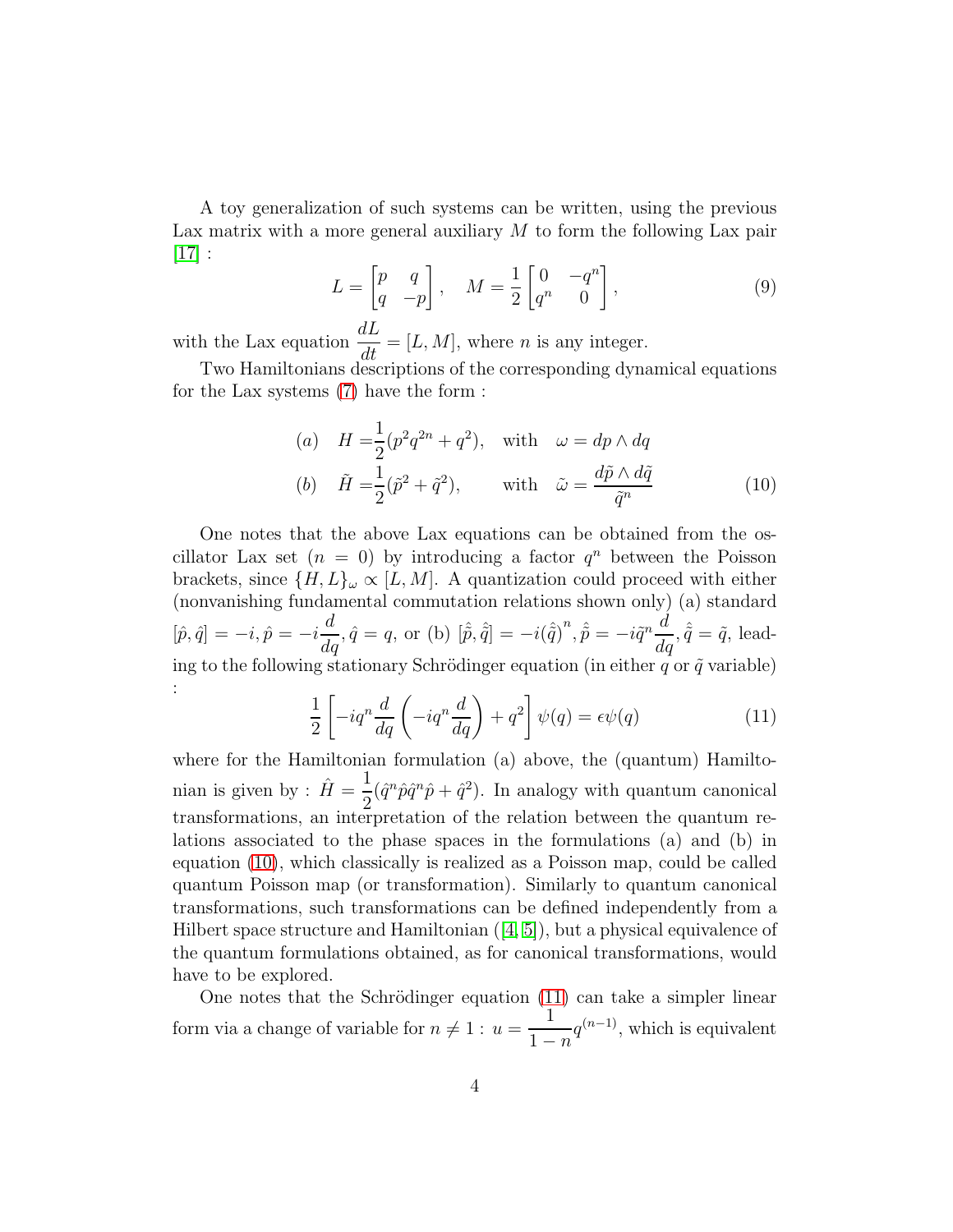to a quantum canonical transformation:

$$
\hat{U} = \hat{q}^n \hat{p}, \quad \hat{u} = \frac{1}{1 - n} \hat{q}^{1 - n}
$$
\n(12)

applied on the Hamiltonian  $(H)$  of the formulation (a) in equation [\(10\)](#page-4-0). The Schrödinger equation then takes the form :

$$
\frac{1}{2} \left[ -\frac{d^2}{du^2} + \frac{1}{[(1-n)u]^{(2/(n-1))}} \right] \psi(u) = \tilde{\epsilon}\psi(u)
$$
\n(13)

It is recalled that the  $n = 1$  case has been discussed previously. As for  $n = -1, 0, 2, 3$ , they respectively bring potentials of the linear, oscillator, Calogero and electrostatic types. (One could add that the above equation can be related to a particular form of the Riccati equation [\[23\]](#page-15-3), and that solutions can be given using known series methods for many values of  $n$ . Suitable boundary conditions would normally have to be imposed on the solutions found as well. It would be of interest to study quantum canonical and Poisson transformations for additional constants of motion of the  $A_n$ Toda models, known to be superintegrable [\[24\]](#page-15-4).

## A<sup>2</sup> Toda Systems and a Quantum Canonical Transformation

The  $A_2$  (also called  $N = 3$  open or nonperiodic) Toda system has a following Hamiltonian [\[2\]](#page-13-1) :

<span id="page-5-0"></span>
$$
H(p_i, x_i) = \frac{1}{2}(p_1^2 + p_2^2 + p_3^2) + e^{(x_1 - x_2)} + e^{(x_2 - x_3)}
$$
\n(14)

with the symplectic form :  $\omega_{(p_i,x_i)} = \sum$ 3  $\frac{i=1}{i}$  $dp_i \wedge dx_i$ . Because of the center of mass motion, one can introduce a projection map (change of variables) :

$$
\xi = x_1 - x_2, \quad \eta = x_2 - x_3, \quad p_{\xi} = \frac{1}{3}(2\dot{\xi} + \dot{\eta}), \quad p_{\eta} = \frac{1}{3}(\dot{\xi} + 2\dot{\eta})
$$
 (15)

which brings the Hamiltonian :

$$
H(p_{\xi}, p_{\eta}, \xi, \eta) = p_{\xi}^{2} - p_{\xi} p_{\eta} + p_{\eta}^{2} + e^{\xi} + e^{\eta}
$$
 (16)

with the transformed symplectic form :  $\omega_{(p_{\xi},p_{\eta},\xi,\eta)} = dp_{\xi} \wedge d\xi + dp_{\eta} \wedge d\eta$ . Note that below a dotted variable indicates a derivative of this variable with respect to the time variable.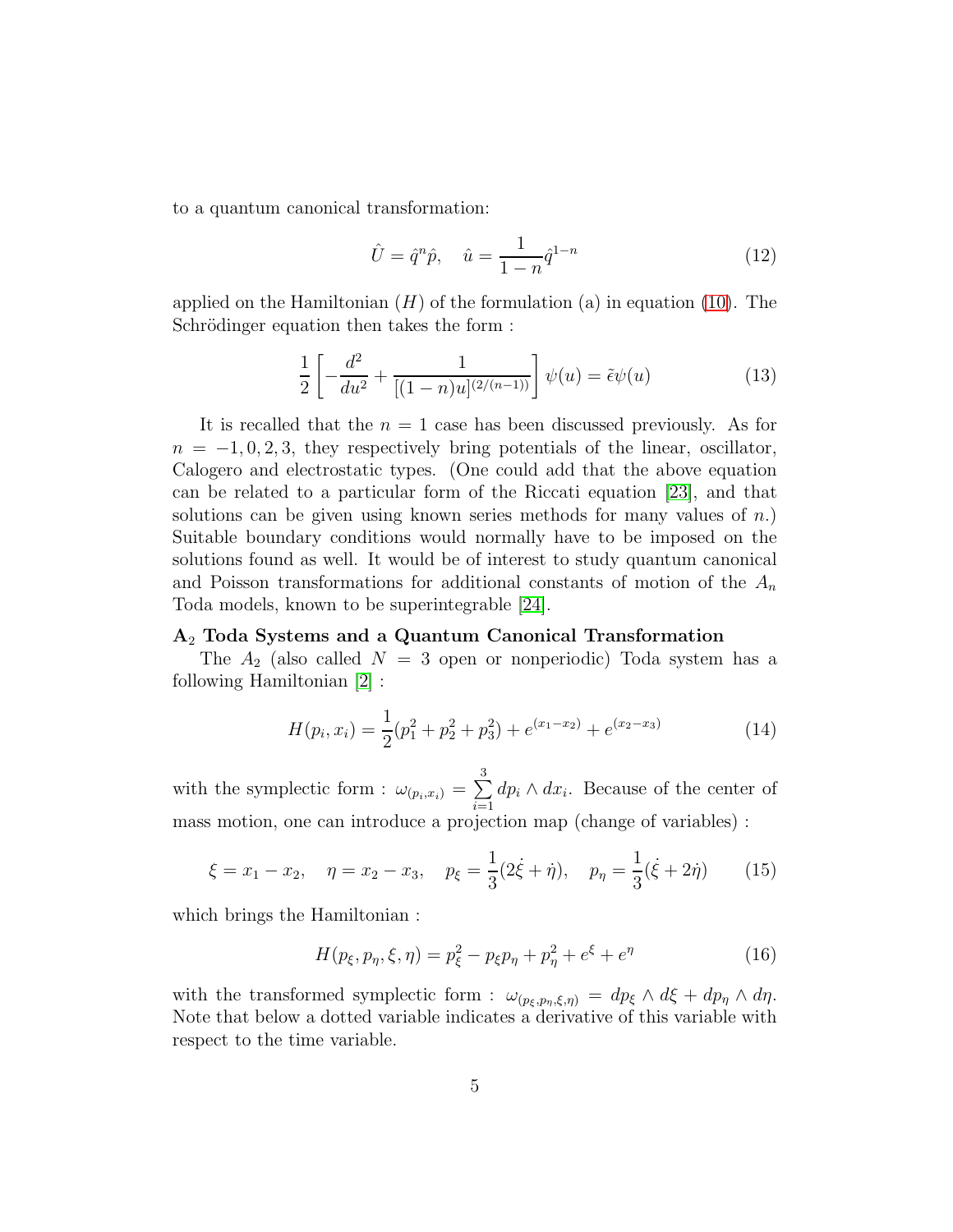A quantization step could be provided with the following standard fundamental commutation relations (nonvanishing) and representations :

 $[\hat{p}_{\xi}, \hat{\xi}] = -i, \hat{p}_{\xi} = -i\partial_{\xi}, \hat{\xi} = \xi, [\hat{p}_{\eta}, \hat{\eta}] = -i, \hat{p}_{\eta} = -i\partial_{\eta}, \hat{\eta} = \eta.$ Solutions to a Schrödinger equation in related sets of coordinates and mo-

mentum representations have been given in references [\[2,](#page-13-1) [25\]](#page-15-5). It is (recalled) mentioned that a transformation to Jacobi coordinates [\[2,](#page-13-1) [25\]](#page-15-5) provides a description of the center of mass and of the motion with respect to the center of mass. A classical canonical transformation would link to a formulation in the center of mass in terms of generalized coordinates  $\xi, \eta$ . Quantum mechanically, this change can be implemented using a quantum canonical transformation. (The center of mass Hamiltonian and its quantization (contributing to the eigenfunctions as part of a tensor product) being ignored in what follows.)

An interest is to carry out, analogously to the  $A_1$  Toda system, "quantum" Poisson and canonical" transformations to a completely integrable

(higher dimensional) system possessing two (commuting) conserved quantities.

First, with in mind higher dimensional cases (where the following could be useful), one considers a Lax pair formulation of the system  $(14)$  [\[12,](#page-14-9) [26\]](#page-15-6) :

<span id="page-6-0"></span>
$$
L = \begin{bmatrix} v_0 & c_0 & 0 \\ c_0 & v_1 & c_1 \\ 0 & c_1 & v_2 \end{bmatrix}, \quad A_0 = \frac{1}{2} \begin{bmatrix} 0 & c_0 & 0 \\ -c_0 & 0 & c_1 \\ 0 & -c_1 & 0 \end{bmatrix}, \quad (17)
$$

with Lax equation :  $\dot{L} = [A_0, L]$ , where :

$$
c_0 = e^{(x_1 - x_2)/2}, c_1 = e^{(x_2 - x_3)/2}, v_0 = -p_1, v_1 = -p_2, v_2 = -p_3 \tag{18}
$$

Then a Hamiltonian :  $H = \frac{1}{2}$ 2  $\text{tr}(L^2)$ , and a second invariant :  $I = \text{tr}(L^3)$ commuting with H (with respect to  $\omega_{(p_i,x_i)}$  or  $\omega_{(p_{\xi},p_{\eta},\xi,\eta)})$  are chosen, besides the invariant  $tr(L)$ . Explicitly, I has the form :

$$
I = -p_1^2 - p_2^2 - p_3^2 - 3e^{(x_1 - x_2)}(p_1 + p_2) - 3e^{(x_2 - x_3)}(p_2 + p_3)
$$
 (19)

$$
I = 3[p_{\eta}^{2}p_{\xi} - p_{\eta}p_{\xi}^{2} - e^{\xi}p_{\eta} + e^{\eta}p_{\xi}]
$$
\n(20)

Using standard quantization relations and representation for the  $(p_i, x_i)$ phase space, as well as for the  $(p_{\xi}, p_n, \xi, \eta)$  phase space, it is seen that no ordering choice is needed to define quantum versions of  $H$  and  $I$ , here denoted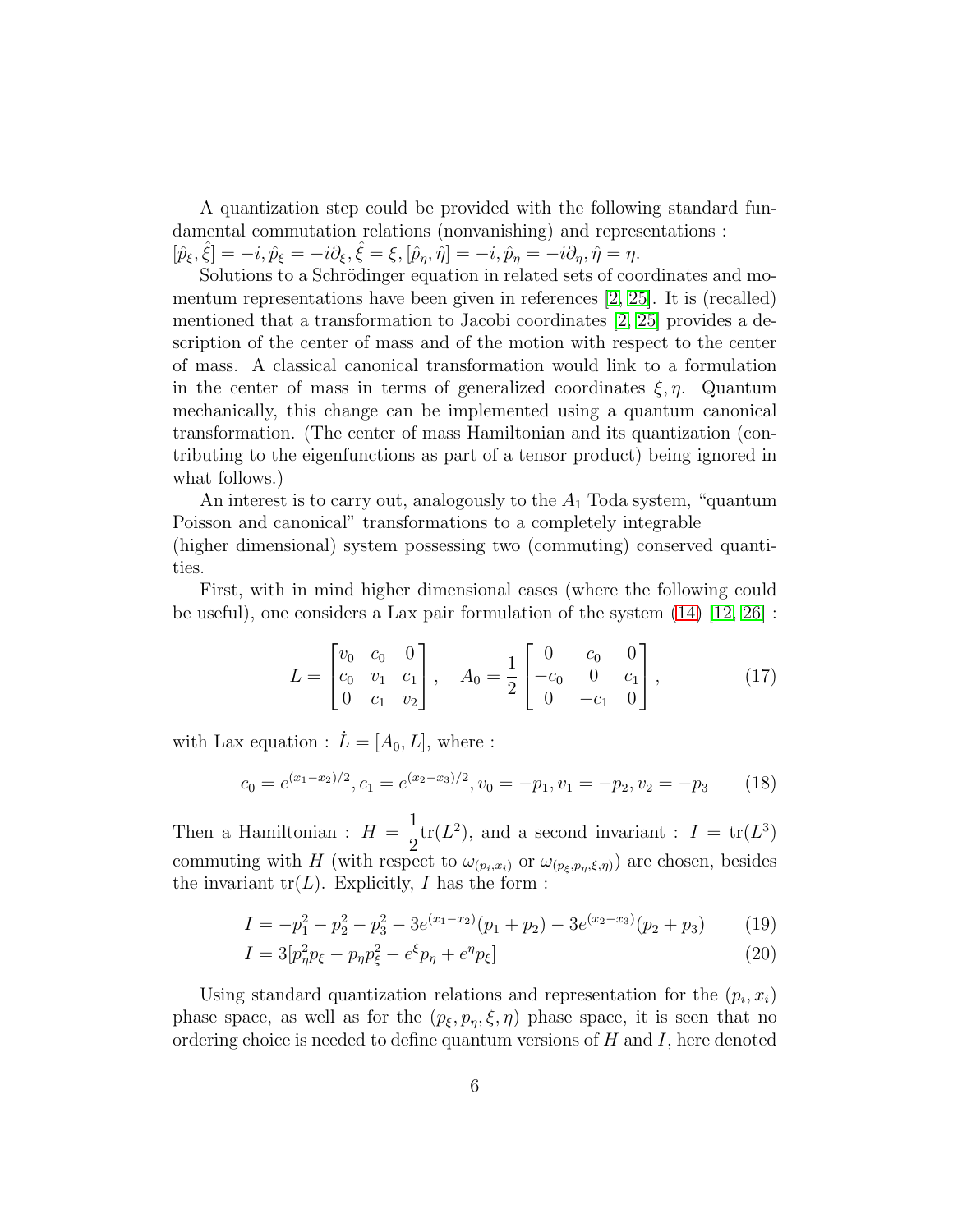$\hat{H}$  and  $\hat{I}$ , respectively. It is also checked that, as expected :  $[\hat{H}, \hat{I}] = 0$  (see [\[27,](#page-15-7) [28\]](#page-15-8)).

Along with the  $A_1$  Toda model development in the above section, a canonical transformation is introduced :

$$
Q_1 = e^{\xi/2}, Q_2 = e^{\eta/2}, P_1 = 2p_{\xi}e^{-\xi/2}, P_2 = 2p_{\eta}e^{-\eta/2}
$$
 (21)

which leads to :

$$
H(Q_1, Q_2, P_1, P_2) = \frac{1}{4} [Q_1^2 P_1^2 + Q_2^2 P_2^2 - Q_1 Q_2 P_1 P_2] + Q_1^2 + Q_2^2 \tag{22}
$$

where  $\omega_{(P_1, P_2, Q_1, Q_2)} = dP_1 \wedge dQ_1 + dP_2 \wedge dQ_2$ .

One can give a standard quantization in terms of the new variables  $[\hat{P}_1,\hat{Q}_1] = -i, [\hat{P}_2,\hat{Q}_2] = -i, \hat{P}_1 = -i\partial_{Q_1}, \hat{P}_2 = -i\partial_{Q_2}, \hat{Q}_1 = Q_1, \hat{Q}_2 = Q_2,$ other fundamental brackets vanishing. A corresponding quantum canonical transformation (with right- $\hat{P}_i$  ordering) :

<span id="page-7-0"></span>
$$
C\hat{p}_{\xi}C^{-1} = \frac{1}{2}\hat{Q}_1\hat{P}_1, C\hat{p}_{\eta}C^{-1} = \frac{1}{2}\hat{Q}_2\hat{P}_2, C^{-1}\hat{Q}_1C = e^{\hat{\xi}/2}, C^{-1}\hat{Q}_2C = e^{\hat{\eta}/2}
$$
 (23)

brings the commuting quantum Hamiltonian  $(\hat{H})$  and the second quantum invariant  $(I)$ :

$$
\hat{H} = \frac{1}{4} \left[ (\hat{Q}_1 \hat{P}_1)^2 + (\hat{Q}_2 \hat{P}_2)^2 - (\hat{Q}_1 \hat{P}_1)(\hat{Q}_2 \hat{P}_2) \right] + (\hat{Q}_1)^2 + (\hat{Q}_2)^2 \tag{24}
$$

$$
\hat{I} = \frac{1}{8} \left[ (\hat{Q}_2 \hat{P}_2)^2 (\hat{Q}_1 \hat{P}_1) - (\hat{Q}_2 \hat{P}_2) (\hat{Q}_1 \hat{P}_1)^2 \right] - \frac{1}{2} \hat{Q}_1^2 \hat{Q}_2 \hat{P}_2 + \frac{1}{2} \hat{Q}_2^2 \hat{Q}_1 \hat{P}_1 \tag{25}
$$

As found for a quantization of the  $A_1$  Toda system with the right- $\hat{p}$  ordering, the stationary Schrödinger equations formulated in the coordinates  $(\xi, \eta)$  and  $(Q_1, Q_2)$  are equivalent, via a coordinate transformation. A left- $\hat{p}$ ordering involves different stationary Schrödinger equations.

One can add that a Weyl (symmetric) quantization could also be carried out similarly to the  $A_1$  Toda system. Interestingly, there also exists a quantum Poisson transformation :

$$
P\hat{\pi}_1 P^{-1} = \frac{1}{2} \hat{Q}_1 \hat{P}_1, P \hat{\pi}_2 P^{-1} = \frac{1}{2} \hat{Q}_2 \hat{P}_2, P \hat{\lambda}_1 P^{-1} = \hat{Q}_1, P \hat{\lambda}_2 P^{-1} = \hat{Q}_2 \quad (26)
$$

with  $\omega_{(P_1,P_2,Q_1,Q_2)}$  given above and  $\Omega = 2 \frac{d \pi_1 \wedge d \lambda_1}{\lambda_2}$  $\lambda_1$  $+2\frac{d\pi_2\wedge d\lambda_2}{\sqrt{2}}$  $\lambda_2$ , leading to :

$$
\hat{H}(\hat{\pi}_1, \hat{\pi}_2, \hat{\lambda}_1, \hat{\lambda}_2) = \hat{\pi}_1^2 - \hat{\pi}_1 \hat{\pi}_2 + \hat{\pi}_2^2 + \hat{\lambda}_1^2 + \hat{\lambda}_2^2 \tag{27}
$$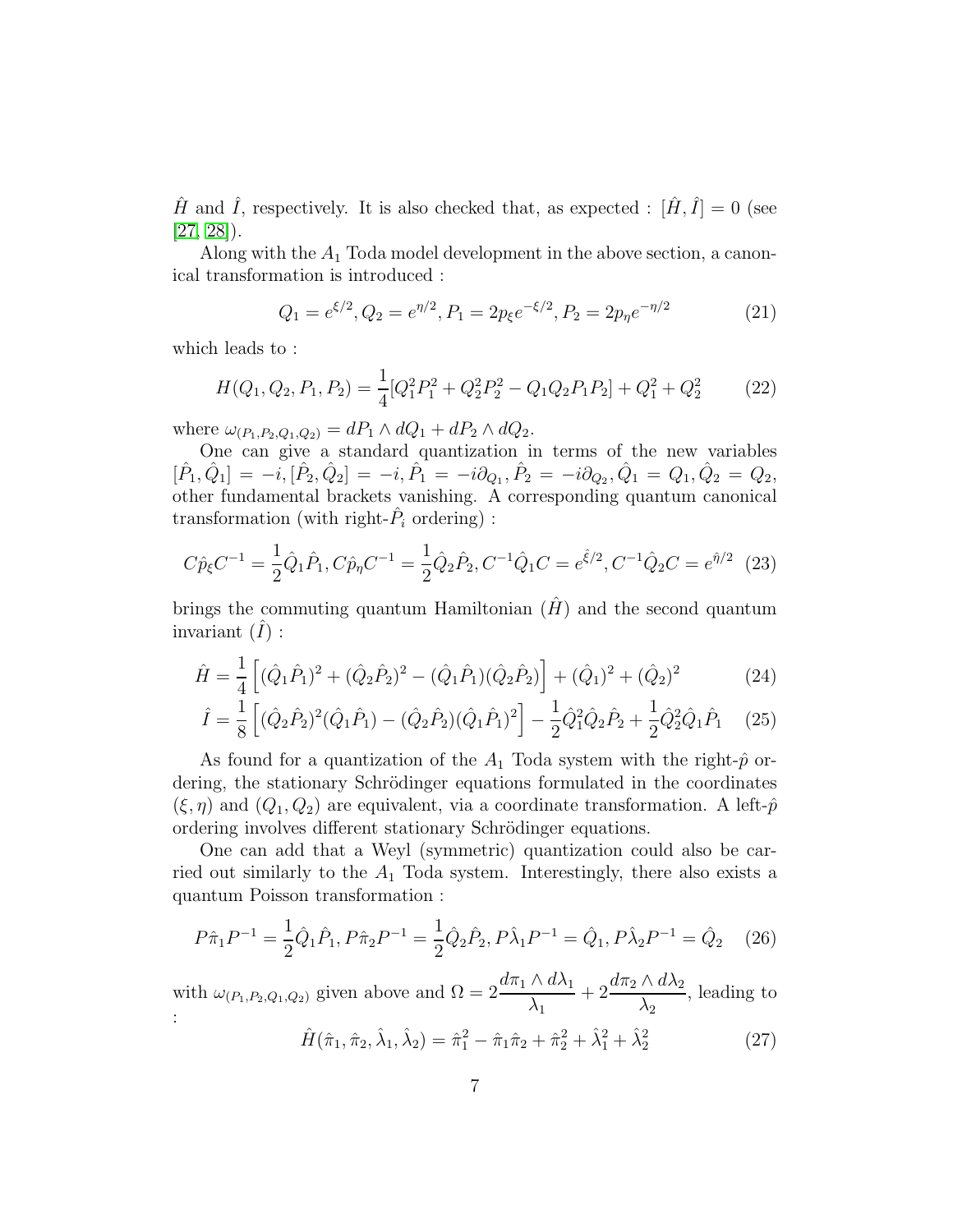The second invariant would then be written as :

$$
\hat{I} = \hat{\pi}_2^2 \hat{\pi}_1 - \hat{\pi}_2 \hat{\pi}_1^2 - \hat{\lambda}_1^2 \hat{\pi}_2 + \hat{\lambda}_2^2 \hat{\pi}_1 \tag{28}
$$

Fundamental quantum relations (non-vanishing commutators only) and a representation could be :

$$
[\hat{\pi}_1, \hat{\lambda}_1] = \frac{-i}{2} \hat{\lambda}_1, \quad [\hat{\pi}_2, \hat{\lambda}_2] = \frac{-i}{2} \hat{\lambda}_2,
$$
 (29)

$$
\hat{\pi}_1 = -i\lambda_1 \partial_{\lambda_1}, \hat{\pi}_2 = -i\lambda_2 \partial_{\lambda_2}, \hat{\lambda}_1 = \lambda_1, \hat{\lambda}_2 = \lambda_2
$$
\n(30)

A first comment could be made that a generalization of such system through a symplectic form :

$$
\Omega_n = 2\frac{d\pi_1 \wedge d\lambda_1}{\lambda_1^n} + 2\frac{d\pi_2 \wedge d\lambda_2}{\lambda_2^n} \tag{31}
$$

where *n* is an integer  $\neq$  1, in analogy again with the above-mentioned  $A_1$  toy generalizations, brings systems for which Liouville integrability may not be satisfied, since at the classical level :  $\{H, I\}_{\Omega_n} \neq 0$ .

Secondly, quantum canonical transformations similar to equation [\(23\)](#page-7-0) can be built for  $A_{N-1}$  Toda systems with  $N > 3$  particles using a set of generalized coordinates of the same kind as those elected for  $A_2: (\xi, \eta)$ , starting for instance with Jacobi coordinates.

Finally, since no full set of rules is known allowing to translate classical canonical transfromations in quantum form (see [\[4,](#page-14-1) [5\]](#page-14-2)), (nonlinear) canonical transformations to action-angle variables for such Toda systems (see [\[29,](#page-15-9) [30,](#page-15-10) [31\]](#page-15-11)) would have to be investigated each separately [\[27\]](#page-15-7).

## Related  $A_2$  Toda Hierarchy

A known Toda hierarchy is obtained via the classical  $r$  - matrix :

 $r = \sum$ 3  $i > j = 1$  $(E_{ij} \otimes E_{ji} - E_{ji} \otimes E_{ij})$ , given the matrix L in the Lax pair equation

[\(17\)](#page-6-0), where however  $A_0$  is defined as :

 $\mathrm{tr}_{(\mathrm{on \; first \; factor \; in} \otimes \mathrm{product})}((L^m \otimes 1)r)$ 

or

 $((L^m)_{\text{(upper triangular)}} - (L^m)_{\text{(lower triangular)}})$ 

for any positive integer  $m$  (see [\[32\]](#page-15-12) and references therein).

To give an idea of difficulties that could be involved in quantizing, a simple hierarchy is considered in what follows, with the hope of generalizing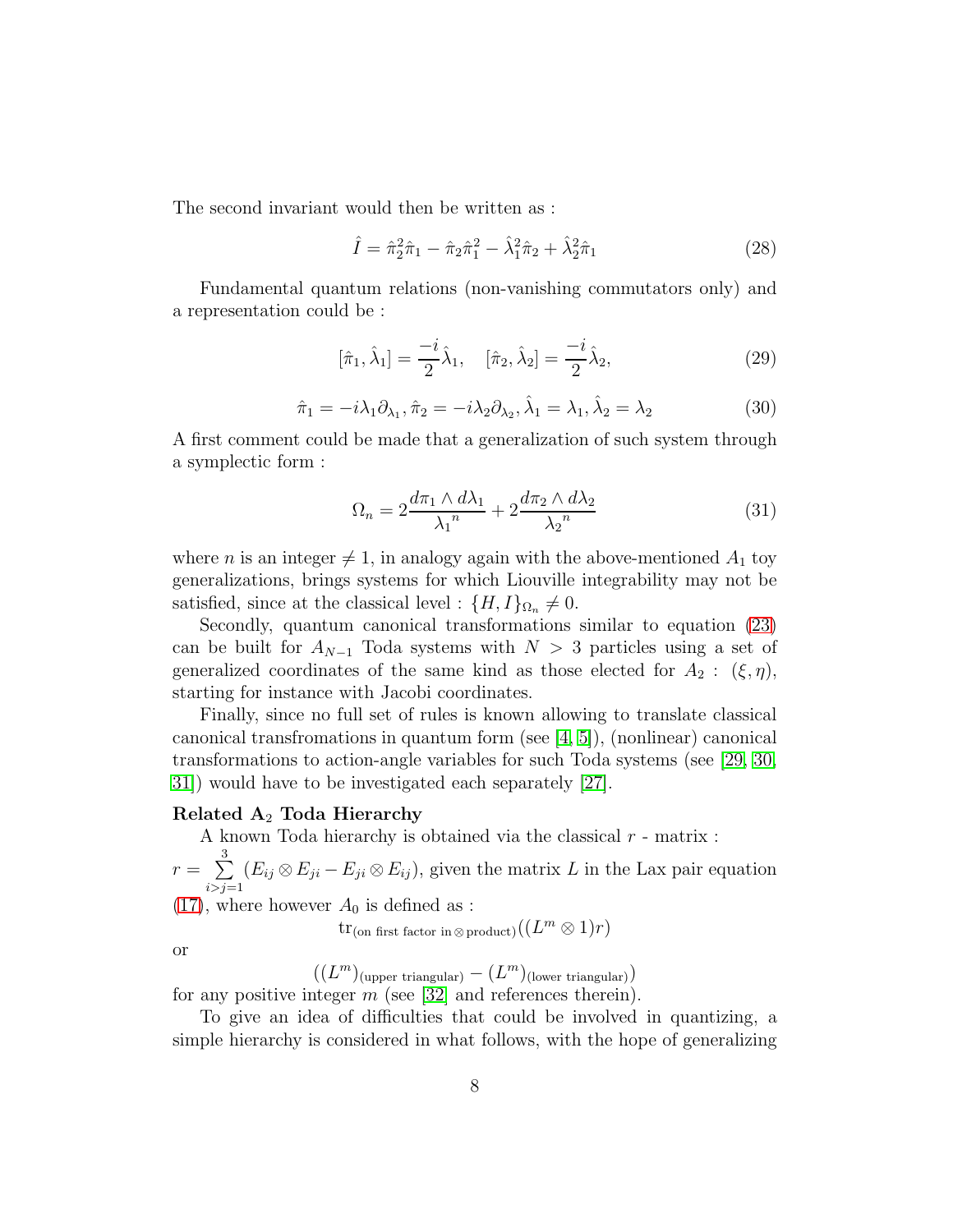certain results of the above sections. For instance, one can look instead at the following set of Lax equations :

$$
\dot{L} = [A_0^{2n-1}, L], \quad n = 1, 2, 3, \dots
$$
\n(32)

where L and  $A_0$  are forming the Lax pair defined by equation [\(17\)](#page-6-0). The Lax equations obtained are :

$$
\dot{v}_0 = \frac{1}{2^{(2n-2)}} (-1)^{(n+1)} c_0^2 (c_0^2 + c_1^2)^{(n-1)}
$$
\n(33)

$$
\dot{v}_1 = \frac{1}{2^{(2n-2)}} (-1)^n (c_0^2 - c_1^2) (c_0^2 + c_1^2)^{(n-1)}
$$
\n(34)

$$
\dot{v}_2 = \frac{1}{2^{(2n-2)}} (-1)^n c_1^2 (c_0^2 + c_1^2)^{(n-1)}
$$
\n(35)

$$
\dot{c}_o = \frac{1}{2^{(2n-1)}} (-1)^n (v_0 - v_1) c_0 (c_0^2 + c_1^2)^{(n-1)}
$$
\n(36)

$$
\dot{c}_1 = \frac{1}{2^{(2n-1)}} (-1)^n (v_1 - v_2) c_1 (c_0^2 + c_1^2)^{(n-1)}
$$
\n(37)

with  $\dot{v}_0 + \dot{v}_1 + \dot{v}_2 = 0$ , as expected, and  $n = 1, 2, 3, ...$ 

Due to the invariance of these equations under the transformation :  $v_\alpha \rightarrow$  $v_{\alpha} + c$ , with  $\alpha = 0, 1, 2$ , one can select :  $v_0 + v_1 + v_2 = 0$ . Thus, a projection map is given as :

$$
c_0 = e^{\xi/2}, c_1 = e^{\eta/2}, \text{ and } v_0 = -p_{\xi}, v_1 = -p_{\eta} + p_{\xi}, v_2 = p_{\eta}
$$
 (38)

It follows that the Lax equations become :

$$
\dot{p}_{\xi} = \frac{1}{2^{(2n-2)}} (-1)^n e^{\xi} (e^{\xi} + e^{\eta})^{(n-1)}
$$
\n(39)

$$
\dot{p}_{\eta} = \frac{1}{2^{(2n-2)}} (-1)^n e^{\eta} (e^{\xi} + e^{\eta})^{(n-1)}
$$
\n(40)

$$
\dot{\xi} = \frac{1}{2^{(2n-2)}} (-1)^{(n+1)} (2p_{\xi} - p_{\eta})(e^{\xi} + e^{\eta})^{(n-1)}
$$
(41)

$$
\dot{\eta} = \frac{1}{2^{(2n-2)}} (-1)^{(n+1)} (2p_{\eta} - p_{\xi})(e^{\xi} + e^{\eta})^{(n-1)}
$$
(42)

These equations could be derived as Hamilton equations, similarly to the  $A_2$ Toda system presented in the previous section :

$$
H = \frac{1}{2} \text{tr}(L^2) = (p_{\xi})^2 - p_{\xi} p_{\eta} + (p_{\eta})^2 + e^{\xi} + e^{\eta}
$$
 (43)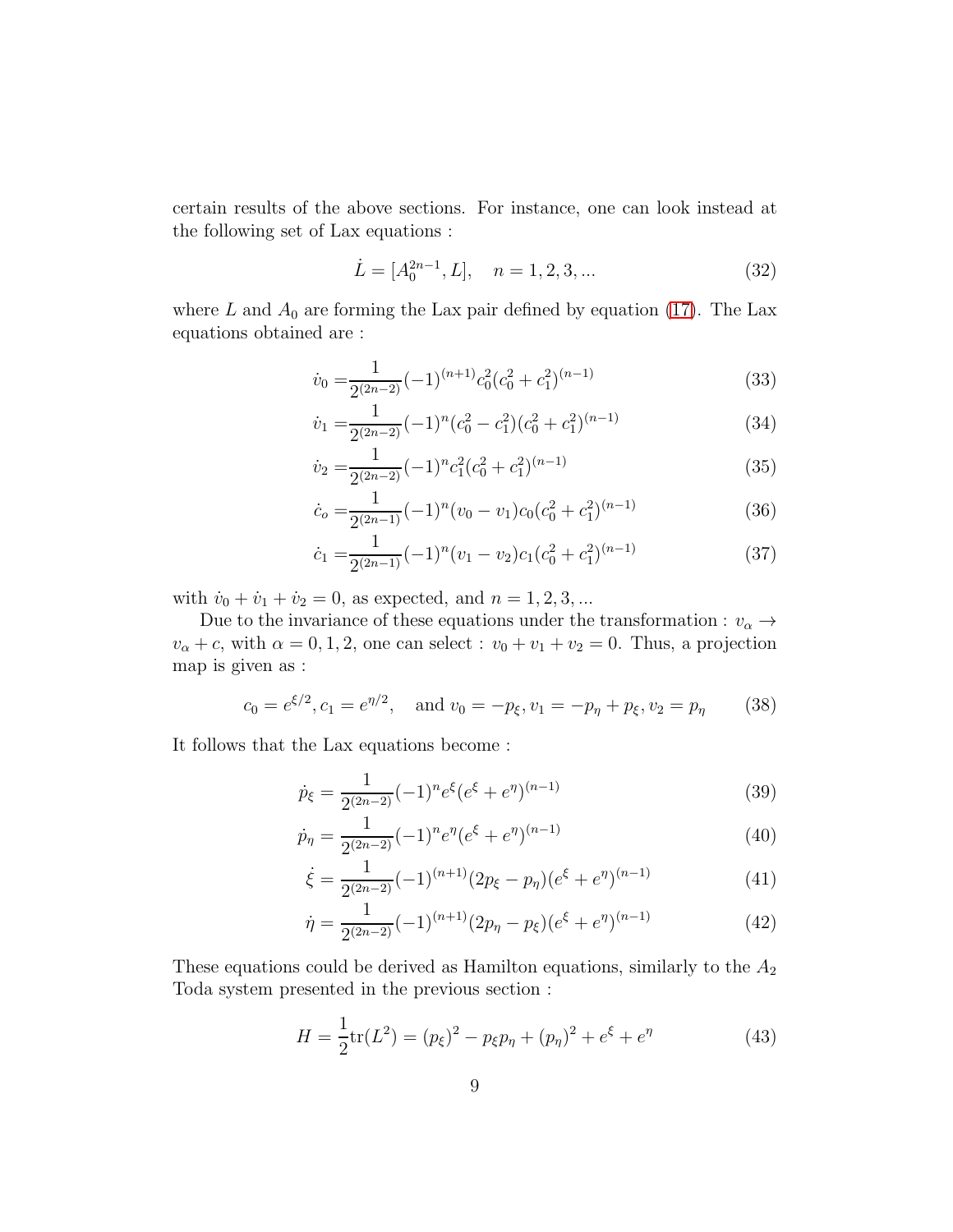equipped with the Poisson brackets, all other fundamental brackets vanishing

<span id="page-10-0"></span>
$$
\{p_{\xi}, \xi\} = \frac{(-1)^{n+1}}{2^{(2n-2)}} (e^{\xi} + e^{\eta})^{(n-1)} \quad \{p_{\eta}, \eta\} = \frac{(-1)^{n+1}}{2^{(2n-2)}} (e^{\xi} + e^{\eta})^{(n-1)} \tag{44}
$$

A corresponding 2-form (ω) in terms of  $\xi, \eta, p_{\xi}, p_{\eta}$  would not be symplectic, and Darboux coordinates could not be chosen. Nevertheless, a quantization could involve applying the deformation quantization approach to derive a ∗ product, or attempting a set of quantum brackets modeled on the Poisson brackets above (equation [\(44\)](#page-10-0))(see [\[6\]](#page-14-3) and references therein).

It is added that such hierarchies of Lax equations are expected to be derived for  $A_{N-1}$ ,  $N > 3$  Toda systems generalizations as well, using the odd powers of the auxiliary matrix  $A_0$ .

### Generalized Nonperiodic Toda Systems

A  $gl(2,\mathbb{R})$  - Toda system can be generated with the following Lax equations :  $L = [P, L]$  ([\[33,](#page-15-13) [34\]](#page-16-0), as Cholesky flows) :

<span id="page-10-1"></span>
$$
L = \begin{bmatrix} a_{11} & a_{12} \\ a_{21} & a_{22} \end{bmatrix}, \quad P = \begin{bmatrix} 0 & a_{12} \\ -a_{21} & 0 \end{bmatrix}, \tag{45}
$$

where L belongs to  $ql(2,\mathbb{R})$ .

:

Equivalently, these equations can be derived via a Hamiltonian formulation using as nondegenerate invariant scalar product :  $\langle L, M \rangle = \text{tr}(LM)$ , for  $L, M \in gl(n, \mathbb{R})$ , and the R - matrix :  $R = \pi_+ - \pi_-$ , where  $\pi_+, \pi_-$  correspond respectively to (strictly) upper and lower triangular projections of  $gl(n, \mathbb{R})$ . Using a basis  $E_{ij}$ ,  $i, j = 1, ..., n$  for  $gl(n, \mathbb{R})$ , where  $[E_{ij}]_{kl} = \delta_{ik}\delta_{jl}$ , with thus :  $L = \sum_{i=1}^{n}$  $i,j=1$  $L_{ij}E_{ij}$ , a Lie-Poisson bracket can be defined as a linear  $r$  - matrix bracket associated to the  $R$  - matrix [\[35\]](#page-16-1) :

<span id="page-10-2"></span>
$$
2\{L_{ij}, L_{kl}\} = \langle [R(E_{ji}), E_{lk}] + [E_{ji}, R(E_{lk})], L \rangle, \tag{46}
$$

where  $i, j, k, l = 1, 2, ..., n$ .

For the  $gl(2,\mathbb{R})$  (thus  $n = 2$ ) generalized nonperiodic (or open) Toda system discussed below, choosing the Hamiltonian :  $H = -\text{tr}(L^2) = -(a_{11}^2 +$  $a_{12}^2 + 2a_{12}a_{21}$ , gives rise to the Lax equations of [\(45\)](#page-10-1) as Hamilton equations :

$$
\dot{a_{ij}} = \{H, a_{ij}\}\tag{47}
$$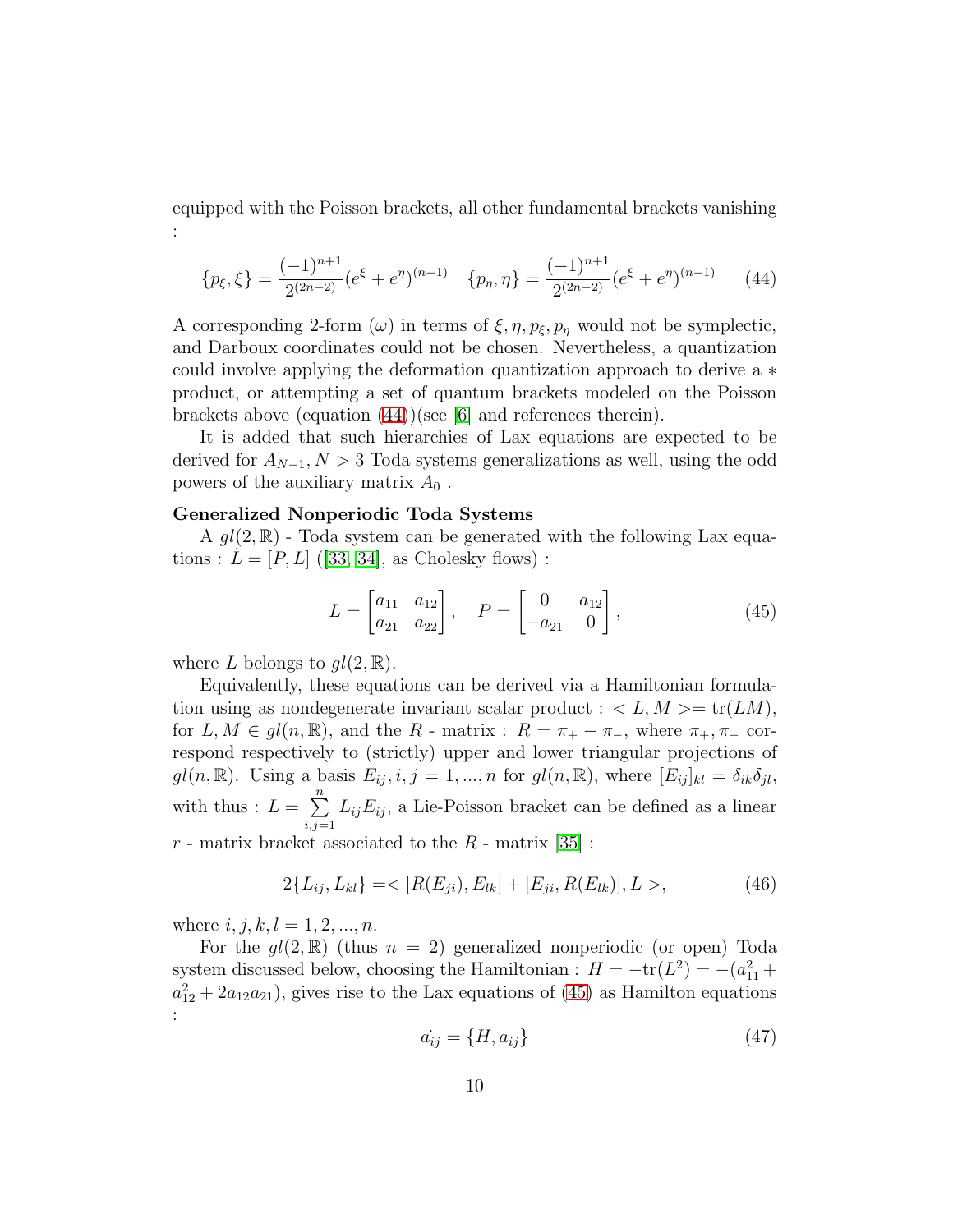Note that  $tr(L^3)$  is functionally dependent on  $tr(L)$  and  $tr(L^2)$   $(tr(L^3) =$  $-(tr(L))^3 + 3tr(L^2)tr(L)$ , but  $tr(L)$  could be associated to a conservation of momentum by keeping a phase space description close to the  $A_1$  Toda model formulation with definitions :  $a_{11} = p_1, a_{22} = p_2, a_{12} = q_1, a_{21} = q_2$ . The Hamiltonian  $(H)$  then takes the form :

<span id="page-11-0"></span>
$$
H = -[(p_1)^2 + (p_2)^2] - 2q_1q_2 \tag{48}
$$

with fundamental Poisson brackets :

$$
\{p_1, q_1\} = \frac{q_1}{2}, \qquad \{p_1, q_2\} = \frac{q_2}{2}, \qquad \{q_1, q_2\} = 0 \tag{49}
$$

$$
\{p_2, q_1\} = \frac{-q_1}{2}, \quad \{p_2, q_2\} = \frac{-q_2}{2}, \quad \{p_1, p_2\} = 0 \tag{50}
$$

Quantum corresponding elements could be chosen as :

$$
\hat{p}_1 = -i \left[ \frac{q_1}{2} \frac{\partial}{\partial q_1} + \frac{q_2}{2} \frac{\partial}{\partial q_2} \right], \hat{p}_2 = i \left[ \frac{q_1}{2} \frac{\partial}{\partial q_1} + \frac{q_2}{2} \frac{\partial}{\partial q_2} \right] + C \hat{1}, \hat{q}_1 = q_1, \hat{q}_2 = q_2
$$
\n(51)

where  $tr(L) = p_1 + p_2$  is a constant of motion (C). A stationary Schrödinger equation would follow from the above defined  $H(48)$  $H(48)$ .

The  $gl(3, \mathbb{R})$  generalized nonperiodic Toda equations can also be obtained using the Hamilton equations :  $\dot{a_{ij}} = \{H, a_{ij}\}, i, j = 1, 2, 3, \text{ and the Hamil-}$ tonian :  $H = -\text{tr}(L^2)$ , with the Poisson brackets of equation [\(46\)](#page-10-2). One then gets expressions, here presented for any  $n \in \mathbb{N}$  with  $i, j, k, l = 1, ..., n$ :

<span id="page-11-1"></span>
$$
\{L_{ii}, L_{ll}\} = 0,
$$
  
\n
$$
\{L_{ij}, L_{ij}\} = 0,
$$
  
\n
$$
\{L_{ij}, L_{kl}\} = -(\delta_{il}L_{kj} - \delta_{jk}L_{il}), i < j, k < l
$$
  
\n
$$
\{L_{ij}, L_{kl}\} = 0, i < j, l < k
$$
  
\n
$$
\{L_{ij}, L_{kl}\} = 0, j < i, k < l
$$
  
\n
$$
\{L_{ij}, L_{kl}\} = (\delta_{il}L_{kj} - \delta_{jk}L_{il}), j < i, k > l
$$
  
\n
$$
\{L_{ii}, L_{kl}\} = -\frac{1}{2}(\delta_{il}L_{ki} - \delta_{ik}L_{il}), k < l
$$
  
\n
$$
\{L_{ii}, L_{kl}\} = \frac{1}{2}(\delta_{il}L_{ki} - \delta_{ik}L_{il}), k > l
$$

A standard quantization prescription :  $\{\cdot,\cdot\} \to i[\cdot,\cdot]$  ( $\hbar = 1$ ) with linear operators instead of classical functions leaves a structure of solvable Lie algebra. One also stresses that the Poisson tensor is linear in the elements of  $L(L_{ij}).$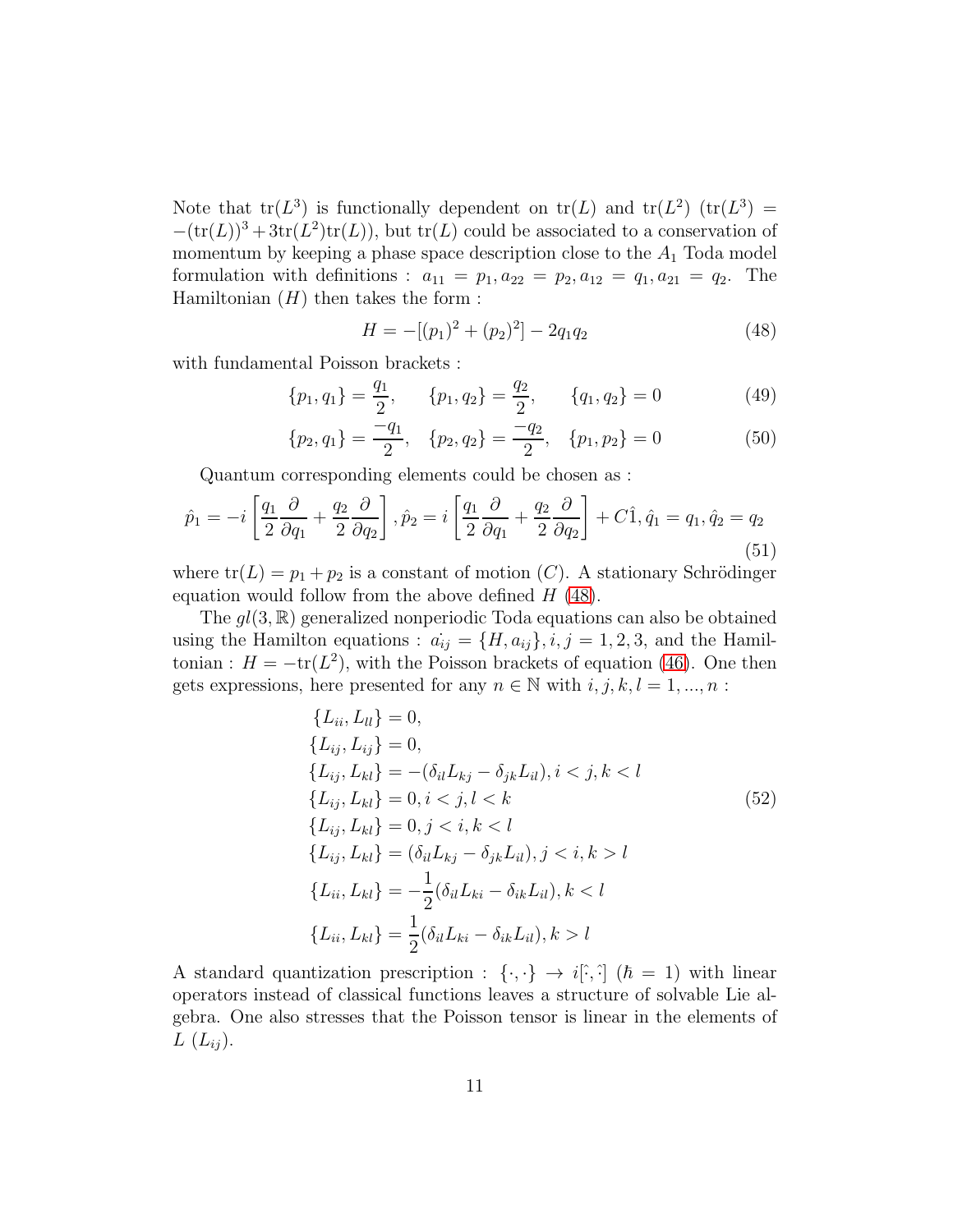A set of comments could here be made. Firstly, that transformations leading to action-angle variables on symplectic subspaces of the  $\{L_{ij}\}$  space can be written under certain conditions (see [\[33\]](#page-15-13)), but that the quantum version appears to be more involved and could not be directly related to the classical expressions, as for previously mentioned canonical transformations  $[4, 5]$  $[4, 5]$ .

Secondly, an infinite - dimensional representation of the  $n^2$  - dimensional (solvable) Lie algebra (equation [\(52\)](#page-11-1)) in terms of operators  $(\hat{L}_{ij})$  on an appropriate (Hilbert) space could provide a suitable quantization (see [\[6\]](#page-14-3) and references therein).

Thirdly, for  $gl(n, \mathbb{R})$ , a  $*$  - product can be (formally) obtained on the Poisson manifold  $\mathbb{R}^{n^2}$  endowed with the linear Poisson bracket given below. The Campbell - Baker - Hausdorff (CBH) formula can then be used [\[36\]](#page-16-2) to derive such a product. The structure constants  $c_{(ii)}^{(rs)}$  $\binom{(rs)}{(ij)(kl)}$  could be read from the Poisson brackets of equation [\(52\)](#page-11-1) :

$$
[L_{ij}, L_{kl}] = c_{(ij)(kl)}^{(rs)} L_{rs},
$$
\n(53)

for  $i, j, k, l, r, s = 1, ..., n$ . It is recalled that the Poisson bracket was derived using the  $gl(n, \mathbb{R})$  commutation relations with the  $R$  (=  $\pi_+ - \pi_-$ ) matrix. According to theorem  $(2.13)$  of ref. [\[36\]](#page-16-2) (math. $QA/9811174$ ), the  $*$ -product is entirely determined by products :  $(L_1)^N * L_2$ , for any  $L_1$  and  $L_2$  in the above Lie algebra, for  $N \in \mathbb{N}$ . Those brings sums with Bernoulli numbers and adjoint actions of the Lie algebra in the ∗ - products [\[36\]](#page-16-2). Presenting such sum does not appear to be much of interest for now (a fortiori in a communication which is meant to be short).

Finally, one can mention that instead of the full  $gl(n, \mathbb{R})$ , a system involving only  $sl(n, \mathbb{R})$  could be considered, since an element  $L = L_0 + l\mathbf{1}_n$  of  $gl(n, \mathbb{R})$  would lead to the Lax equations :  $\dot{L}_0 = [M, L_0]$  and  $\dot{l} = 0$ , with an unchanged R - matrix :  $R = \pi_+(L_0) - \pi_-(L_0)$ .

As for the use of quantum groups, it can be added that quantum  $R$  - matrices are expected from the knowledge of a  $r$  - matrix and that a relation to a ∗ - product might be possible via explicit expressions for twisting elements [\[9,](#page-14-6) [10\]](#page-14-7), which infinitesimally would bring back (as  $\hbar \rightarrow 0$ ) the r - matrix. Here,  $r$  is solution to the modified Yang-Baxter equations,  $r$  is then also said to be quasi-triangular. A Lie-Poisson structure can be introduced on  $gl(n, \mathbb{R})$ (seen as an Abelian Lie group under addition) via the Lie-Poisson bracket :

$$
\{f_1, f_2\}_R = \langle [R(df_1(\xi)), df_2(\xi)] + [df_1(\xi), R(df_2(\xi))], \xi \rangle \tag{54}
$$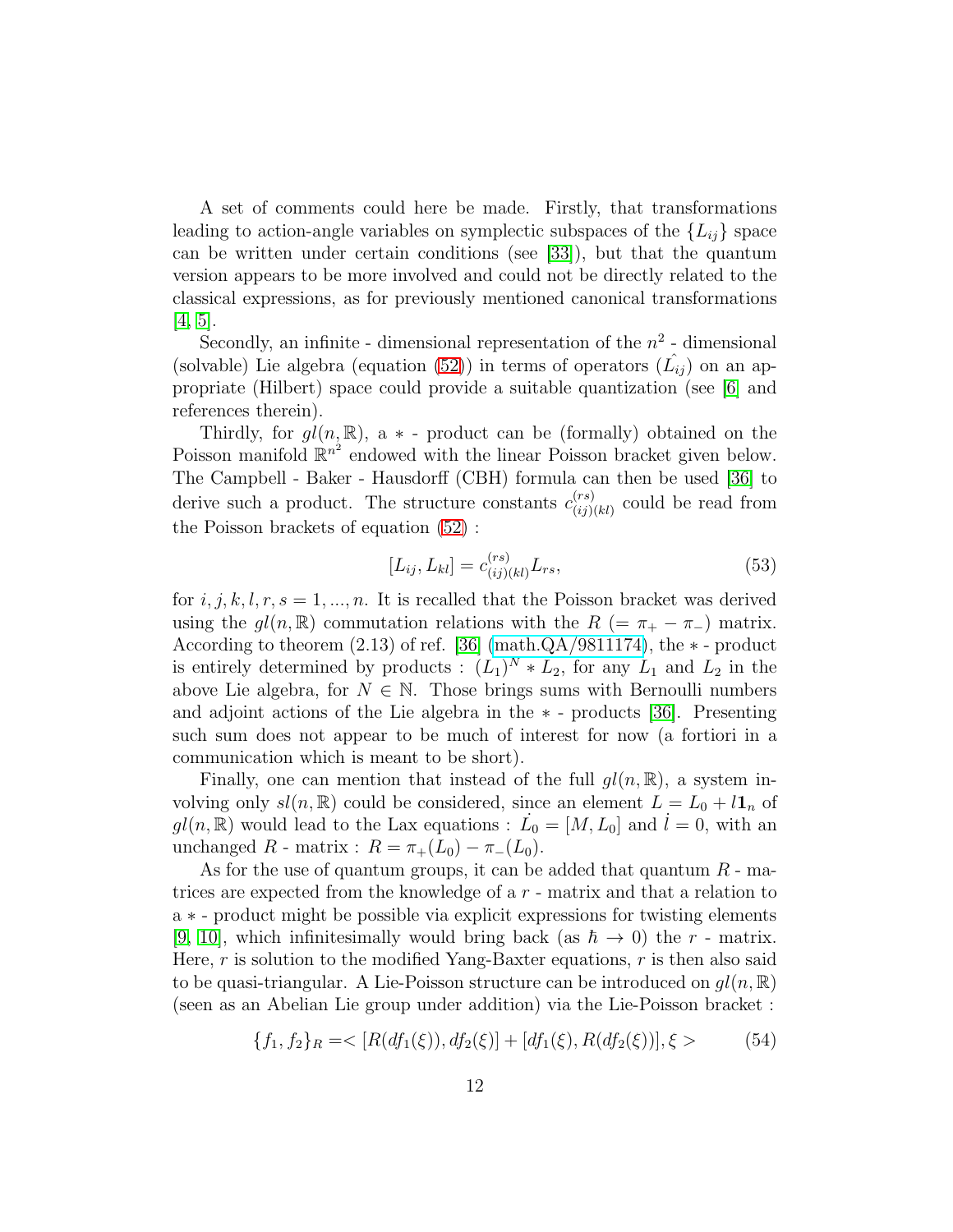where  $\xi$  belongs to  $gl^*(n, \mathbb{R})$  and  $f_1, f_2 \in C^\infty(gl^*(n, \mathbb{R}))$  [\[11\]](#page-14-8).

It is known that a quantization of a Lie bialgebra defined with the matrix r exists [\[11\]](#page-14-8). A deformed associated co-product using a twisting element would be of interest in deriving an associated ∗ - product [\[11,](#page-14-8) [37\]](#page-16-3).

It is added that in particular for  $sl(n)$ , quantum R - matrices can be derived for [\[38\]](#page-16-4)  $sl(n) \wedge sl(n)$  valued quasi-triangular r - matrices.

It would be interesting to compare ∗ - products obtained, but this is not an objective in the present article.

#### Conclusion :

Properties of the quantization of open (non-periodic) Toda models have been discussed in this short communication. Quantum realizations, using Schrödinger equations, of ordinary (classical finite)  $A_1$  and  $A_2$  Toda systems have been shown to be related via quantum "canonical and Poisson" transformations, with similar relations holding for open Toda systems with higher number of degrees of freedom, conjectured to follow. A formulation of a hierarchy of related systems has also been probed with respect to similar constructions, but obstructions arose for these particular systems, suggesting the use of different approaches for their quantizations. Finally,  $gl(n, \mathbb{R})$ generalized Toda systems were discussed from the viewpoint of deformation quantization and quantum groups.  $A * -$  product has been mentioned in the deformation quantization approach and difficulties with respect to the quantum group formulation mentioned.

As a future development, it would be for example of interest to consider a second step in the deformation quantization approach by associating (Hilbert space) operators to realize a  $*$  - product of the  $gl(n, \mathbb{R})$  generalized Toda systems. Properties and aspects of "quantum Poisson" transformations could also form the object of further studies for different systems, together with investigations of the equivalence of quantum systems under such transformations.

# <span id="page-13-0"></span>References

- <span id="page-13-1"></span>[1] R. Goodman and N.R. Wallach, Commun. Math. Phys. 83 (1982), 355.
- [2] M.A. Olshanetsky and A.M. Perelomov, Phys. Rep. 94 (1983), 313.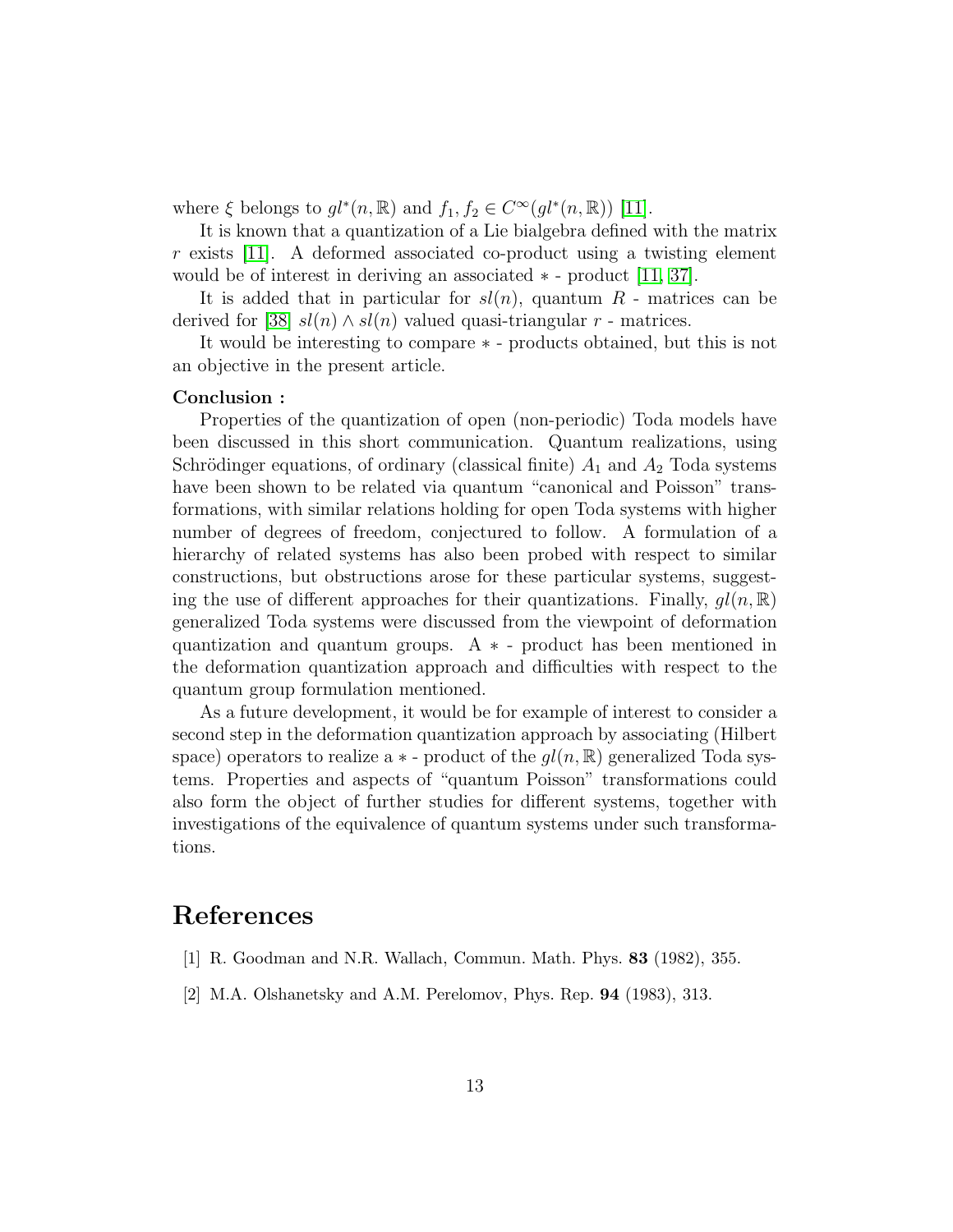- <span id="page-14-0"></span>[3] M.A. Semenov-Tian-Shansky, in Encyclopaedia of Mathematical Sciences, Vol. 16, Dynamical Systems VII, eds : V.I. Arnold and S.P. Novikov, Springer-Verlag, N.Y., 1994, p. 226.
- <span id="page-14-2"></span><span id="page-14-1"></span>[4] A. Anderson, Phys. Lett. B 319 (1993), 157.
- <span id="page-14-3"></span>[5] A. Anderson, Ann. Phys. **232** (1994), 292.
- <span id="page-14-4"></span>[6] S.T. Ali and M. Englis, Rev. Math. Phys. 17 (2005), 391 [\(math-ph/0405065\)](http://arxiv.org/abs/math-ph/0405065).
- <span id="page-14-5"></span>[7] P. Bonneau, M.Gerstenhaber, A. Giaquinto, and D. Sternheimer, J. Math. Phys. 45 (2004), 3703.
- <span id="page-14-6"></span>[8] D. Sternheimer, Lett. Math. Phys. 74 (2005), 293.
- <span id="page-14-7"></span>[9] R. Carroll, "Quantum Theory, Deformation and Integrability", Elsevier, Amsterdam, 2000, p.124.
- <span id="page-14-8"></span>[10] L. Takhtajan, "Introduction to quantum groups and integrable massive models of quantum field theory", World Scientific, 1990, p.69.
- <span id="page-14-9"></span>[11] V. Chari and A. Pressley, "A Guide to Quantum Groups", Cambridge U. Press, Cambridge, 1994.
- <span id="page-14-10"></span>[12] J. Hoppe, "Lecture Notes in Physics m 10, Lectures on Integrable Systems", Springer-Verlag, Berlin, 1992.
- <span id="page-14-11"></span>[13] A.N. Leznov and M.V. Saveliev, "Group-theoretical Methods for Integration of Nonlinear Dynamical Systems", Birkha¨user Verlag, Basel, 1992.
- <span id="page-14-12"></span>[14] M.A. Olshanetsky and A.M. Perelomov, Phys. Rep. **71** (1981), 313.
- <span id="page-14-13"></span>[15] M. Toda, Phys. Rep. **18** (1975), 1.
- <span id="page-14-14"></span>[16] H. Goldstein, C. Poole, and J. Safko, "Classical Mechanics", 3rd Edition, Addison-Wesley, 2002.
- <span id="page-14-15"></span>[17] M. Legaré, Int. J. of Math and Math. Sci. **2005** : 17 (2005), 2735.
- [18] G.W. Mackey, "Mathematical Foundations of Quantum Mechanics", Benjamin - Cummings, Reading, MA, 1963.
- <span id="page-14-16"></span>[19] M. Montesinos and G.F. Torres del Castillo, Phys. Rev. A 70 (2004), 032104  $(quant-ph/0407051).$  $(quant-ph/0407051).$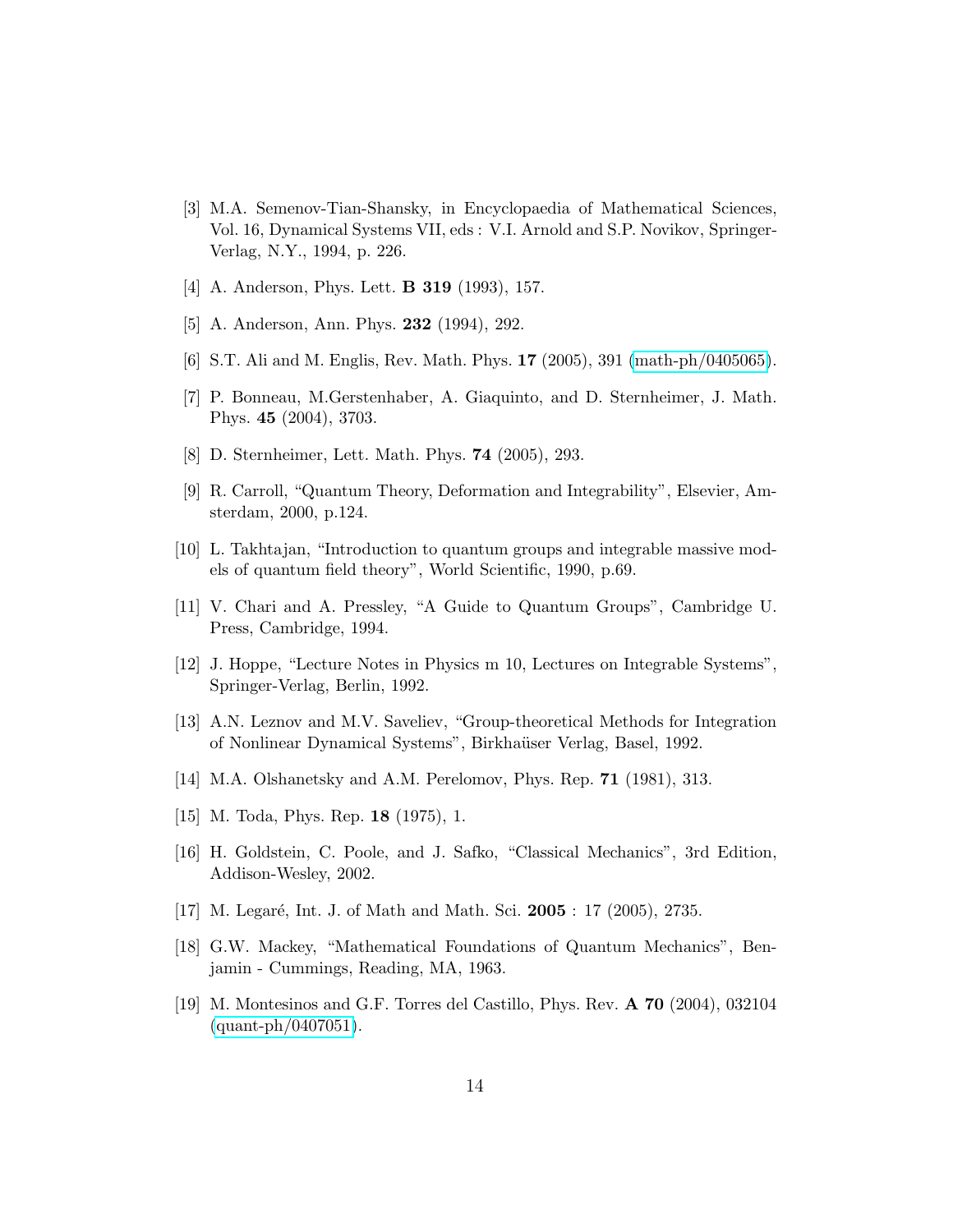- <span id="page-15-0"></span>[20] S.R. de Groot, La transformation de Weyl et la fonction de Wigner : une forme alternative de la mécanique quantique, Les Presses de l'Université de Montréal, Montréal, 1974.
- <span id="page-15-2"></span><span id="page-15-1"></span>[21] S.R. de Groot and L.G. Suttorp, Foundations of Electrodynamics, North - Holland Publishing Co., Amsterdam, 1972.
- <span id="page-15-3"></span>[22] H. Flaschka, in Lecture Notes in Physics, Vol. 38, ed. J. Moser, Springer-Verlag, Heidelberg, 1975, p. 441.
- [23] E. Kamke, Differentialgleichungen. Lösungsmethoden und Lösungen. Teil II: Partielle Differentialgleichungen erster Ordnung für eine gesuchte Funktion. 4. Aufl., Mathematik und ihre Anwendungen in Physik und Technik. Reihe A., vol. 18, Akademische Verlagsgesellschaft Geest & Portig K.-G., Leipzig, 1959.
- <span id="page-15-5"></span><span id="page-15-4"></span>[24] M.A. Agrotis, P.A. Damianou, and C. Sophocleous, Physica A 365 (2006), 235.
- <span id="page-15-6"></span>[25] M. Bruschi, D. Levi, M.A. Olshanetsky, A.M. Perelomov, and O. Ragnisco, Phys. Lett. A 88 (1982), 7.
- <span id="page-15-7"></span>[26] I. Krichever and K.L. Vaninsky, in "Mirror Symmetry IV", AMS/IP Vol. 33 (2002), 139 [\(hep-th/0010184\)](http://arxiv.org/abs/hep-th/0010184).
- <span id="page-15-8"></span>[27] M.C. Gutzwiller, Ann. Phys. **133** (1981), 304.
- [28] J. Hietarinta, in "Non-linear Equations in Classical and Quantum Field Theory", Proceedings, Meudon and Paris VI, France 1983/84, Ed. N. Sanchez, Lecture Notes in Physics Vol. 226, Springer-Verlag, Berlin, 1985, p.37.
- <span id="page-15-9"></span>[29] P. Deift, L.C. Li, T. Nanda and C. Tomei, Commun. Pure Appl. Math. XXXIX (1986), 183.
- <span id="page-15-10"></span>[30] J. Moser, in Lecture Notes in Physics 38, ed. J. Moser, Springer-Verlag, Heidelberg, 1975, p. 467.
- <span id="page-15-12"></span><span id="page-15-11"></span>[31] P. van Moerbeke, Inventiones Math. 37 (1976), 45.
- <span id="page-15-13"></span>[32] T. Takebe, Commun. Math. Phys. 129 (1990), 281.
- [33] P. Deift, L.-Ch. Li, and C. Tomei, Commun. Pure and Appl. Math. 42 (1989), 443.